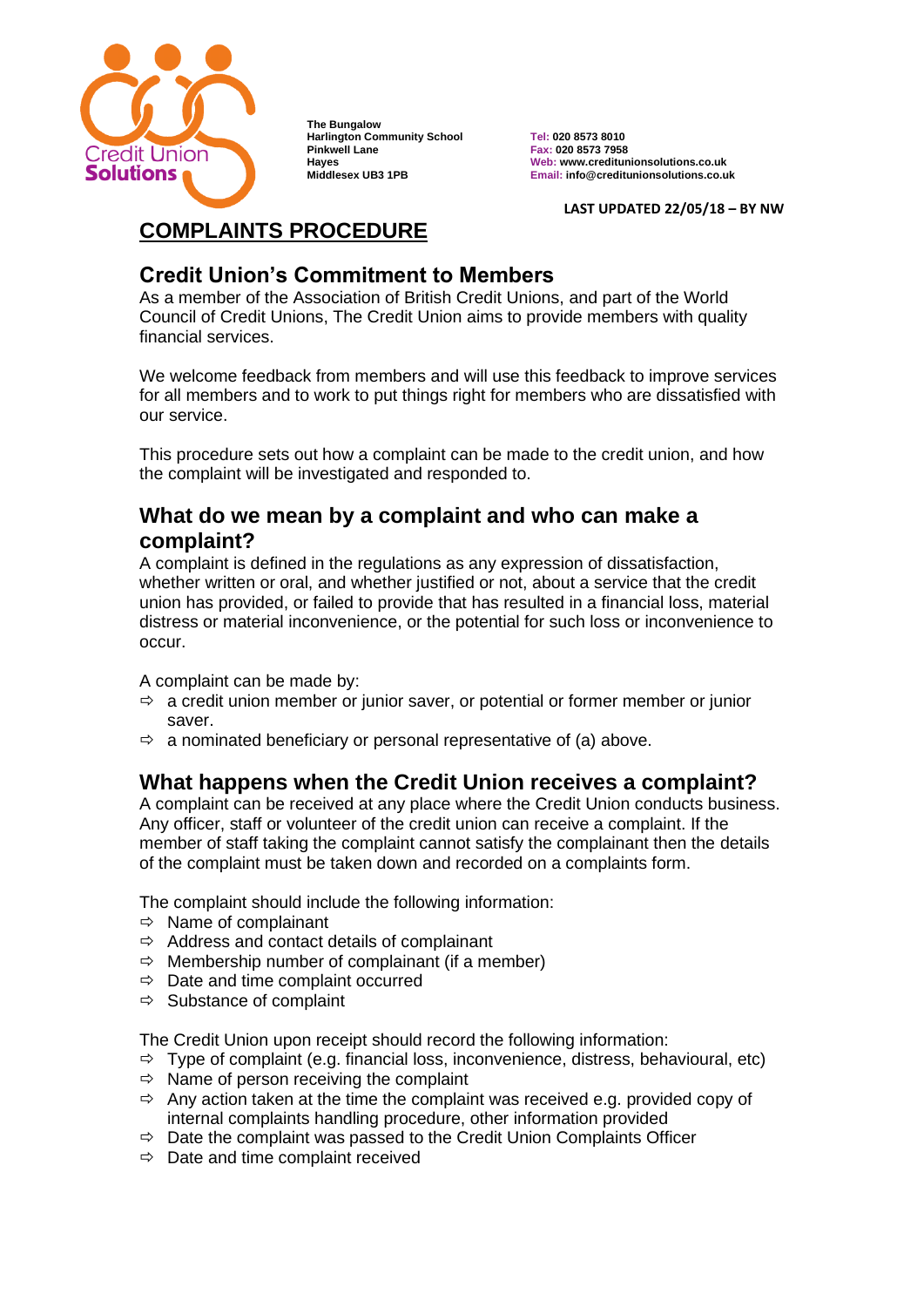All complaints are then forwarded on to the complaints officer of the Credit Union for investigation. Upon receipt of the complaint, the complaints officer must record the complaint on the complaints register and updated at the various stages of the complaint.

#### **Investigating complaints**

All complaints will be thoroughly investigated. The Complaints Officer will take the lead on responding to and investigating complaints.

If the Complaints Officer is the subject of the complaint, the Chair of the Supervisory Committee may delegate a suitable individual, not involved in the complaint, to action and investigate the complaint as soon as the complaint is received.

#### **Responding to complaints**

The Credit Union aims to resolve the complaint to the complainant's satisfaction as speedily as possible.

If the complaint can easily be resolved, the Credit Union will respond to the complainant by close of business on the next working day of the complaint being received by the Complaints Officer. Complaints satisfactorily resolved and completed within this time period will be recorded as satisfactorily completed but will not be included within the annual report to the FSA. The records of such complaints are not required to be kept for three years.

If the complaint cannot be resolved quickly, an acknowledgement will be sent to the complainant within five business days of receipt of the complaint. The acknowledgement will include the following information:

- $\Rightarrow$  The name or job title of the person handling the complaint
- $\Rightarrow$  A copy of the Credit Union's complaints procedure.

If the complaint cannot be resolved within eight weeks of receiving a complaint, the credit union will send the complainant either a final response or a response explaining that there has been a delay. If there are delays in reaching a decision, then the Credit Union will keep the complainant informed of the progress of the investigation with appropriate regularity.

The final response will include:

- $\Rightarrow$  A summary of the complaint
- $\Rightarrow$  A summary of the investigation into the complaint
- $\Rightarrow$  The Credit Union's views on the issues raised in the complaint
- $\Rightarrow$  Whether the Credit Union acknowledges it has been at fault in any way
- $\Rightarrow$  Details of any redress or offer made to settle the complaint
- $\Rightarrow$  The complainant's right to refer the complaint to the Financial Ombudsman Service if remaining unsatisfied with the final response
- $\Rightarrow$  A copy of the Financial Ombudsman Services explanatory leaflet.

The response which explains the delay at eight weeks will:

- $\Rightarrow$  Advise the complainant when a final response can be expected
- $\Rightarrow$  Ask whether the complainant is willing to extend the time for the investigation to be completed
- $\Rightarrow$  Advise the complainant that they can refer the complaint to the Financial Ombudsman Service if they are if dissatisfied with the delay
- $\Rightarrow$  A copy of the Financial Ombudsman Services explanatory leaflet.

**Company Limited by Guarantee Company No. 4083978**